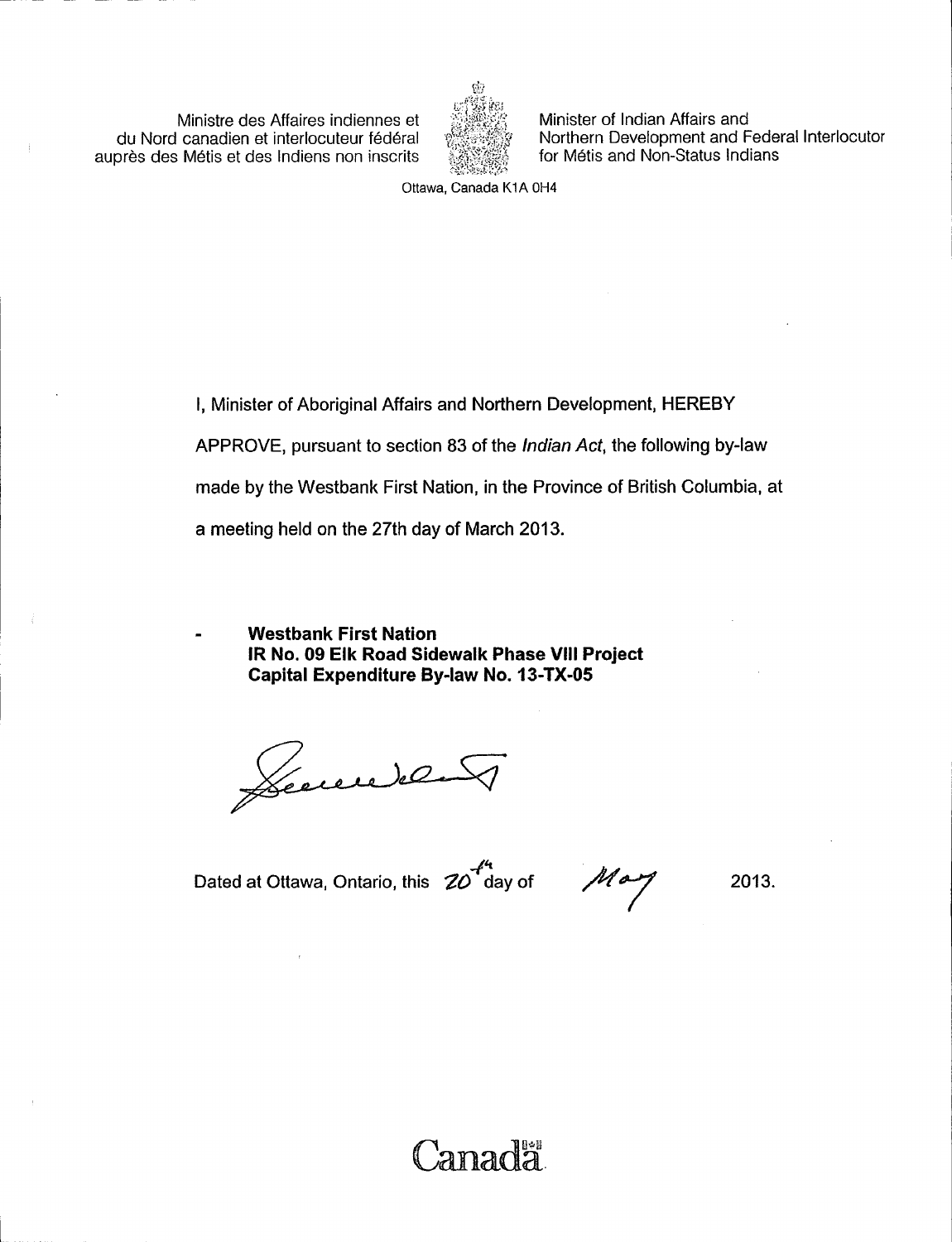## WESTBANK FIRST NATION STAFF REPORT TO COUNCIL

DATE PREPARED: March 16, 2013

DATE OF COUNCIL MEETING: March 27, 2013

PREPARED BY: ERNEST JACK SURVEYOR OF TAXES

DEPARTMENT: FINANCE / TAXATION

## Title of Report Third and Final reading of IR No.09 EIk Road Phase VIII Sidewalk Capital Project **Bylaw 13-TX-05**

**ISSUE:** Under bylaw 13-TX-05, WFN will authorize the spending of \$250,000.00 to do the Road Phase VIII Sidewalk Project on IR No. 09.

RECOMMENDATION: Request that Chief and Council give third and final reading to IR No.09 Elk Road Phase VIII Sidewalk Project Capital Expenditure Bylaw 13-TX-05.

#### RESOLUTION:

Required ( if <sup>a</sup> hard copy resolution is required it must be attached)

#### Not Required

**BACKGROUND:**  $1^{st}$  reading was be given March 11, 2013 and was presented to the Advisory Council March 12, 2013 for review and recommendation to Chief and Council of IR No. 09 EIk Road Phase VIII Sidewalk Project Capital Expenditure Bylaw 13 -TX -05 for the sidewalk construction in the amount of \$250, 000. 00.

OPTIONS: To proceed with third and final reading of the EIk Road Phase VIII Sidewalk Capital Expenditure Project.

| Staff reports must be submitted to the Council Secretariat by the end of day on the<br>Wednesday preceding the date of the Council meeting.<br>Approved by Manager: 2009<br>Reviewed by Council Secretariat:<br>Date: Date: | Date: 03-1/0-13 |  |
|-----------------------------------------------------------------------------------------------------------------------------------------------------------------------------------------------------------------------------|-----------------|--|
|                                                                                                                                                                                                                             |                 |  |
| Approved by Director of Operations:                                                                                                                                                                                         | Date:           |  |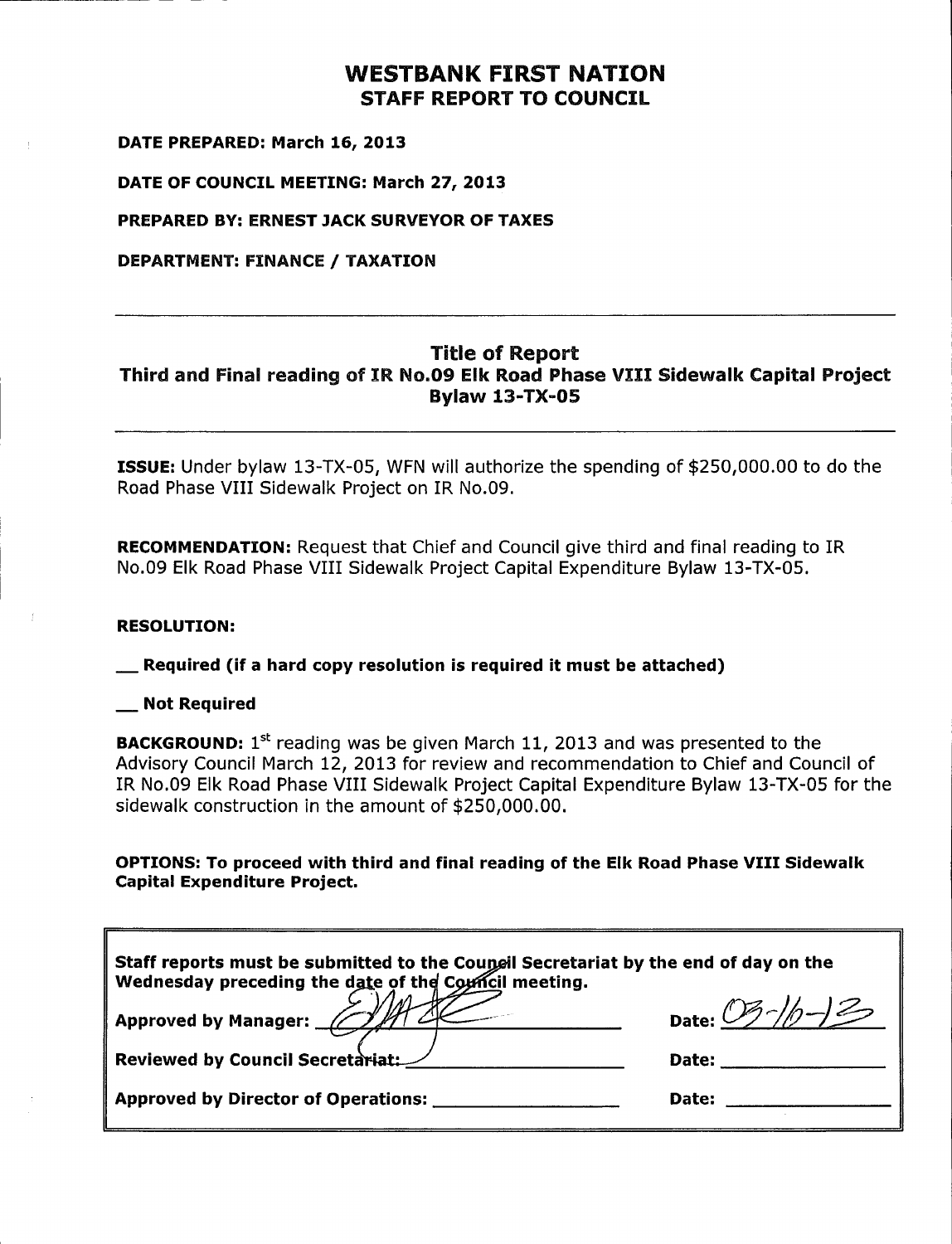## WESTBANK FIRST NATION IR No.09 ELK ROAD PHASE VIII SIDEWALK CAPITAL EXPENDITURE BY -LAW NO. 13 -TX -05

To authorize the expenditure of <sup>a</sup> maximum of Two Hundred and Fifty Thousand Dollars (\$250,000) from money raised pursuant to section 83(1) of the *Indian Act*, for the purpose of completing the construction of Elk Road Phase VIII Sidewalk Project within the Tsinstikeptum Indian Reserve No.09.

#### WHEREAS:

- A. Pursuant to the Westbank First Nation Expenditure By-law 1995, amended by By-law 97-TX-03 (the "Expenditure By-law"), Westbank First Nation is authorized to expend moneys raised pursuant to the Taxation By -law for local purposes, including the provision of Local Services on Reserve and capital projects;
- B. In accordance with section 12(3)(1) of the Taxation By-law, the Westbank First Nation annually deposits Ten  $(10\%)$  percent of annual gross taxes in a cumulative capital projects fund (the "Cumulative Fund") to be used from time to time for such capital projects as may be authorized by separate by -law;
- C. In accordance with subsection 4.4 of the WFN Expenditure By-law, 1995, all surplus monies remaining in the Taxation Fund at the end of the Fiscal Year specified in the Expenditure By -law Annual Budget Schedule may be transferred into the Stabilization Fund, and may be applied towards the operation and administration costs for the next Fiscal Year overruns on existing Capital projects or for any other contingencies, (the "Stabilization Fund");
- D. Westbank First Nation deems it desirable and in the best interest of the community to advance funds to complete the Elk Road Phase VIII Sidewalk on Tsinstikeptum Indian Reserve No.09.
- E. The Westbank First Nation has concluded the total cost of construction of Elk Road Sidewalk Phase VIII on Tsinstikeptum Indian Reserve No.09 to be not more than \$250,000 as outlined in Schedule "A" to this By-law.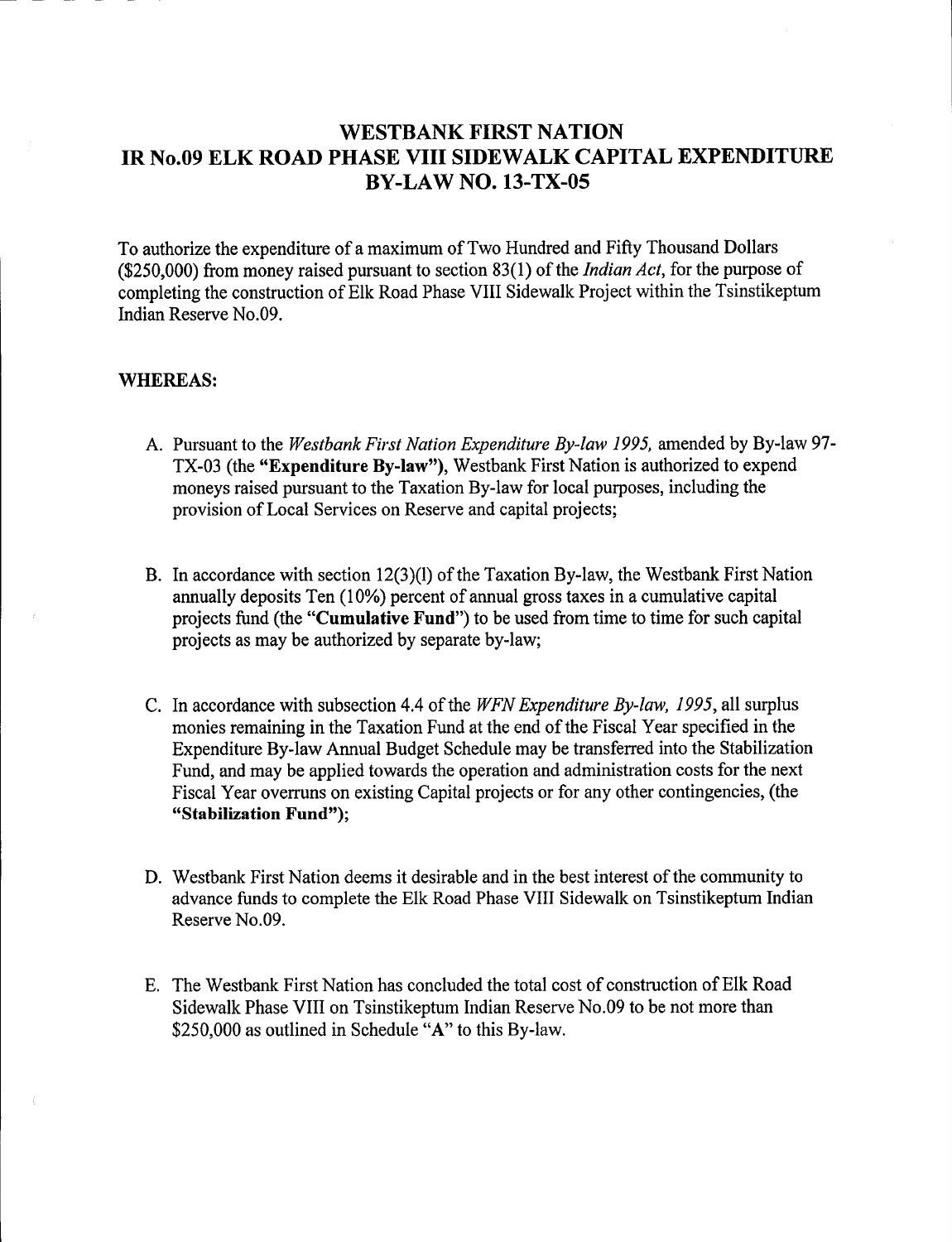NOW THEREFORE, the Council of the Westbank First Nation hereby enacts the following bylaw;

#### SHORT TITLE

1. This By-law may be cited for all purposes as the IR No.09 Elk Road Sidewalk Phase VIII Project Capital Expenditure By-law No. 13-TX-05.

#### EXPENDITURE AUTHORIZATION

- 2. The Westbank First Nation hereby acknowledges that it is in the best interests of all community and band members of the Westbank First Nation to proceed with the Elk Road Phase VIII Sidewalk Project as summarized in Schedule " A" to this By-law.
- 3. The Westbank First Nation hereby approves the expenditure of not more than Two Hundred and Fifty Thousand (\$250,000) Dollars from the Stabilization Fund for the purposes of the Elk Road Phase VIII Sidewalk Project (the "Project" Funds").
- 4. The Westbank First Nation also authorizes the expenditure of all or <sup>a</sup> portion of the Project Funds to acquire all such lands, easements, rights-of-way, licences, permits, rights and authorities as may be required or desirable for or in connection with the IR No.09 Elk Road Phase VIII Sidewalk Project.
- 5. Any of the Project Funds not expended on the IR No.09 Elk Road Phase VIII Sidewalk Project or incidental costs related thereto, will be reimbursed to and deposited in the Stablization Fund upon completion of the IR No.09 Elk Road Phase VIII Sidewalk Project.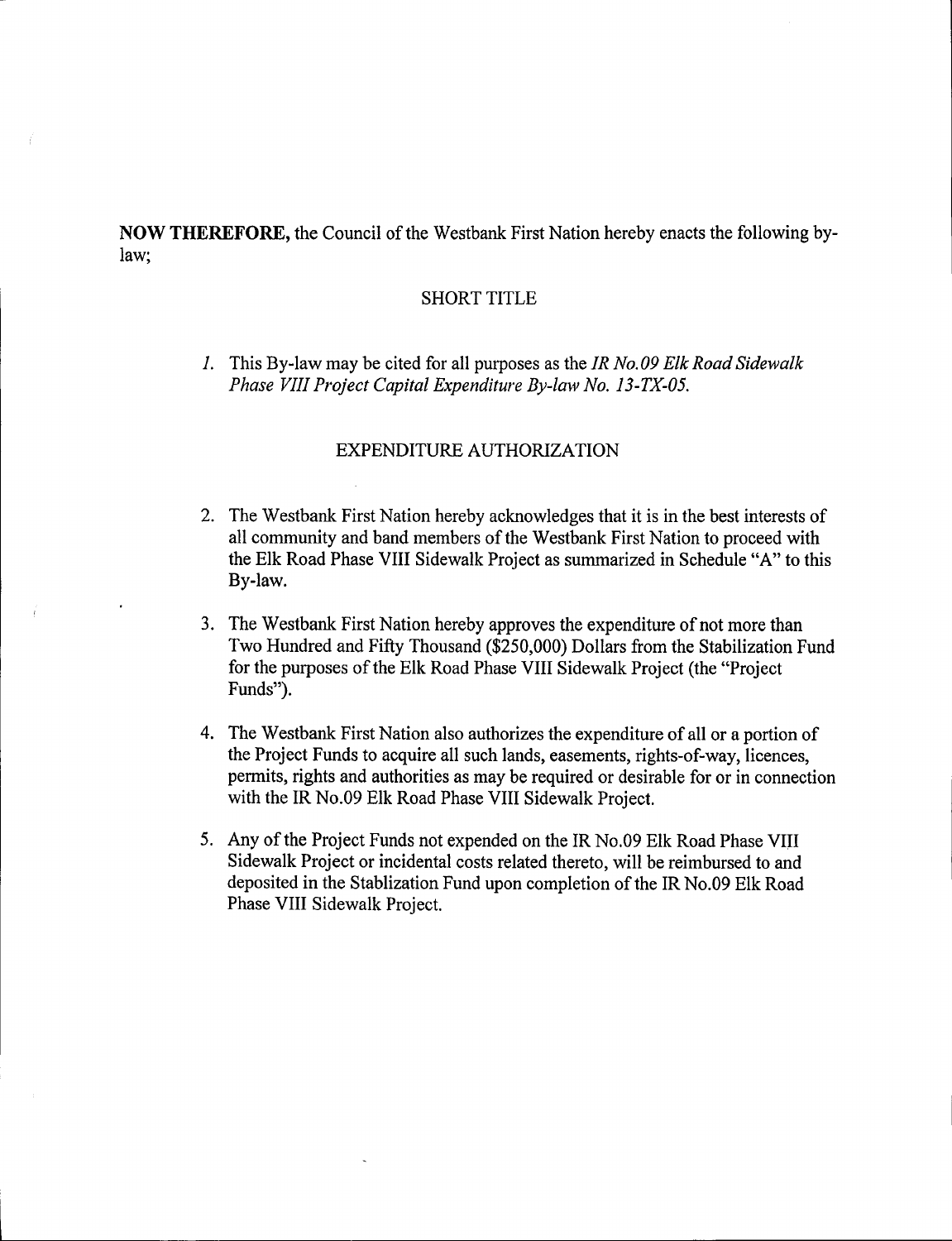#### EFFECTIVE

6. This By -law comes into full force and effect upon approval by the Minister of Aboriginal Affairs and Northern Development Canada.

#### BE IT HEREBY RESOLVED AND AGREED:

That this By -law, entitled the IR No.09 Elk Road Phase VIII Sidewalk Project By -law No. 13 -TX-05 being read for the first, second, third and final time by the Council of the Westbank First Nation held at duly convened meetings.

Read a first time by the Council of Westbank First Nation at a duly convened meeting held on the  $11<sup>th</sup>$  day of March, 2013.

Exempt from <sup>a</sup> second reading pursuant to section 60.9 of the Westbank First Nation Constitution.

Read a third time, and enacted as a Westbank Law, by Council of the Westbank First Nation at a duly convened meeting held on the  $27<sup>th</sup>$  day of March, 2013.

**Robert Louis** 

I/ Councillor Michael

 $\chi$ ndel De C

Councillor Mickey Werstuik

Councillor Lorrie Hogaboam

Councillor Christopher Derickson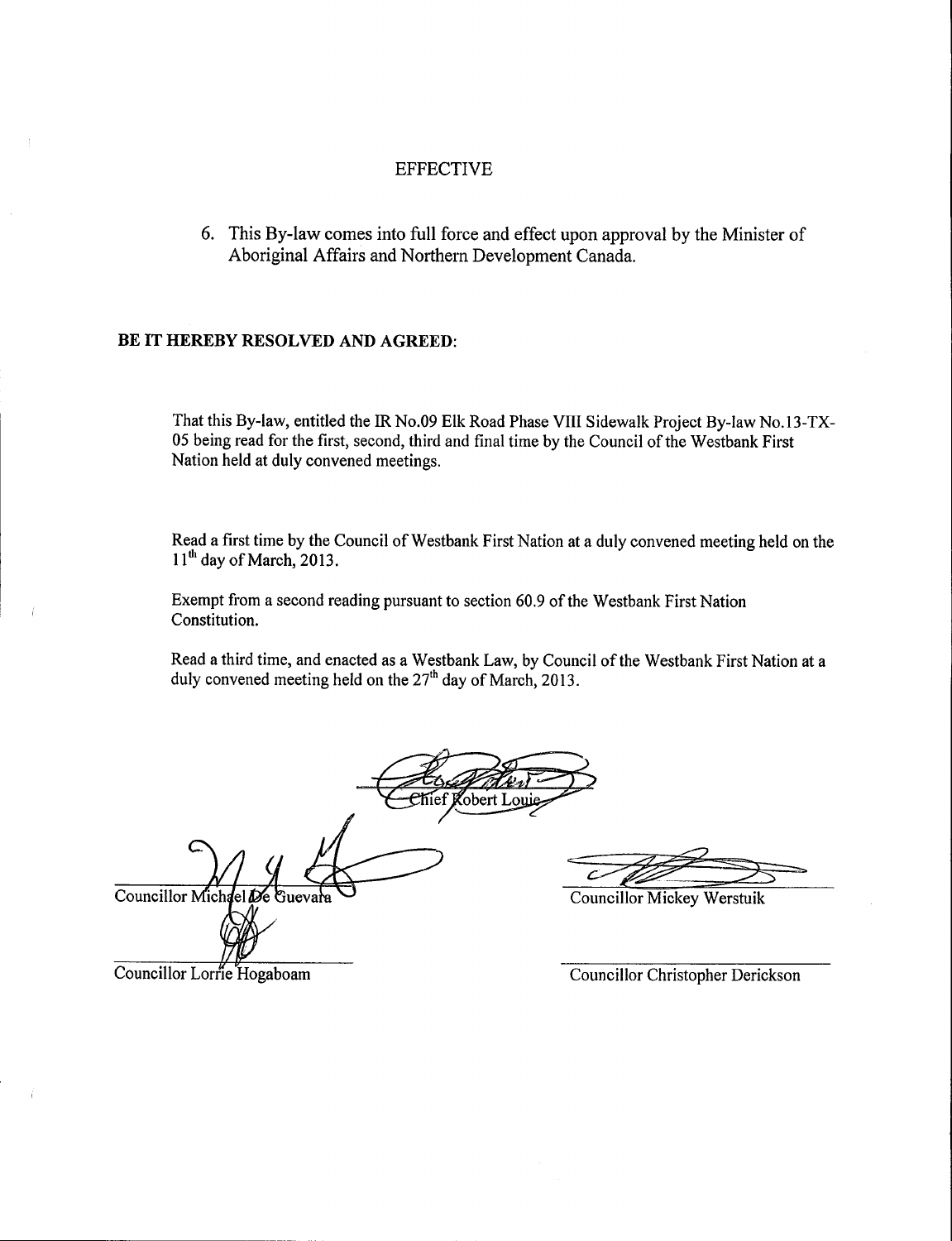# SCHEDULE "A"

| <b>BUDGET FOR PROPOSED IR NO.09 EIK ROAD</b><br>PHASE VIII SIDEWALK PROJECT 13-TX-05                               | <b>COST</b>                                                | <b>FUNDING SOURCE</b>                                         |
|--------------------------------------------------------------------------------------------------------------------|------------------------------------------------------------|---------------------------------------------------------------|
| Engineering – Design, Tender and Construction Costs<br>Environmental Management Plan and monitoring<br>Contingency | \$220,000.00<br>\$10,000.00<br>\$20,000.00<br>\$250,000.00 | WFN, Local<br><b>Government Services</b><br>(LGS)<br>WFN, LGS |
| <b>TOTAL</b>                                                                                                       | \$250,000.00                                               | WFN, LGS                                                      |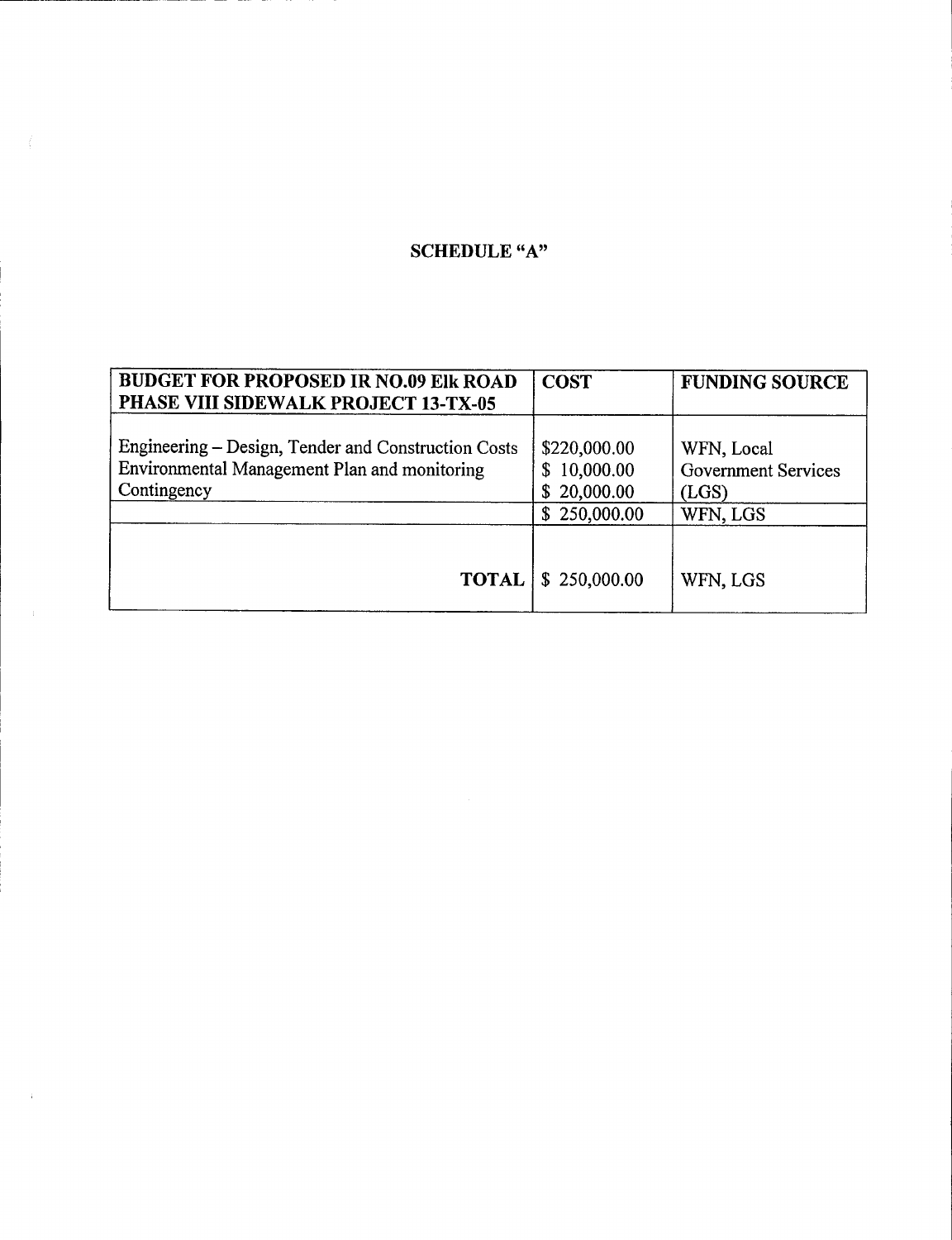

# **WESTBANK FIRST NATION**

301, 515 Hwy. 97 South, Kelowna, BC V1Z 3J2 Telephone: ( 250) 769 -4999 — Fax: (250) 769 -4377

## WESTBANK FIRST NATION Council Meeting

Date: Wednesday, March 27, 2013<br>Time: 8:30 AM 8:30 AM Location: Board Room, Lindley Building 310 -515 Hwy. 97 South

## AT THIS MEETING, THE FINAL DRAFT OF THE LOCAL REVENUE LAW 13-TX-05 WILL BE READ AND CONSIDERED FOR ENACTMENT.

#### SUMMARY OF THE LOCAL REVENUE LAW 13-TX-05

Under Westbank First Nation Expenditure Law 1995; in accordance with section 4.4 of the Westbank First Nation Expenditure Bylaw, all surplus monies remaining in the Taxation Fund at the end of the Fiscal Year specified in the Expenditure bylaw Annual Budget Schedule may be transferred into the Stabilization Fund and may be applied towards the operation and administration costs for the next Fiscal Year, overruns on existing capital projects or for any other contingencies, (the "Stabilization Fund").

Under Local Revenue Law 13-TX-05, WFN will be empowered to expend Stabilization Funds up to \$250,000.00 for the construction of IR N0.09 Elk Road Phase VIII Sidewalk Capital Project (the "Elk Road Phase VIII Sidewalk Project"). The purpose of the IR No.09 Elk Road Phase VIII Sidewalk Project is to provide a sidewalk for better pedestrian safety to all members and residents.

First reading of the draft Law 13-TX-05 was given by Council March 11, 2013, third and final reading will be given on March 27, 2013. A Local Revenue Law is exempted from second reading by section 60.9 of the  $WFN$ Constitution.

#### A COPY OF THE FINAL DRAFT LAW CAN BE OBTAINED IN THE DEPARTMENT OF TAXATION AT WFN ADMINISTRATION OFFICE AT 515 HWY 97 SOUTH, WESTBANK, BC.